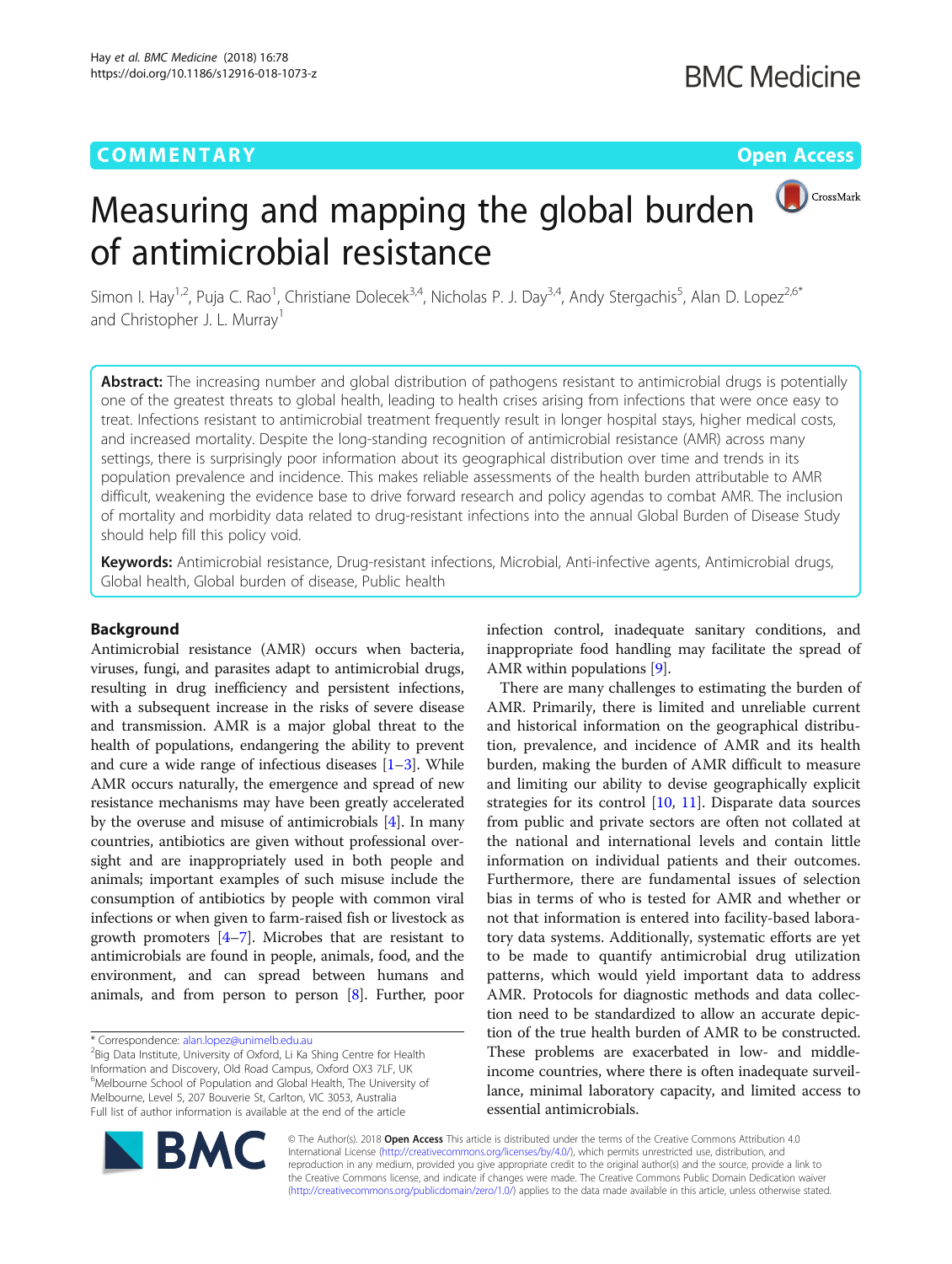<span id="page-1-0"></span>As the threat of AMR continues to grow, more work is needed to supplement current surveillance and methodologically inconsistent research regarding the global epidemiology and impact of AMR. Some studies have addressed the challenges to measuring the burden of AMR and also provide estimates of prevalence of resistance for particular pathogen-antimicrobial drug combinations in various locations [\[1,](#page-2-0) [3](#page-2-0), [12\]](#page-2-0). However, major gaps in data on prevalence and incidence as well as on types of resistance, treatment failures, and studies on the attributable mortality and morbidity of AMR, particularly in low- and middle-income countries, have made it nearly impossible to reliably estimate the global impact of AMR. To combat AMR, policymakers and other stakeholders have issued calls to action, including a focus on broad improvements to surveillance of the current global resistance situation, support for and prioritization of new diagnostics, antimicrobials and vaccines, and improved stewardship of existing antimicrobials to avoid further selection and emergence of resistant bacteria [\[1](#page-2-0), [2,](#page-2-0) [12](#page-2-0), [13\]](#page-2-0). As a critical input to these actions, a high-quality evidence base is needed to support surveillance and data collection efforts, as well as to inform global policy priorities, set clear international standards and guidelines, establish intervention priorities, and support investment decisions.

#### Quantifying the global burden of AMR

Here, we present a new project ("AMR project") to provide rigorous quantitative evidence of the burden of AMR, to increase awareness of AMR, to support better surveillance of AMR, and to foster the rational use of antimicrobials around the world. An important aspect of this AMR project is the integration of AMR burden with the larger Global Burden of Diseases, Injuries, and Risk Factors (GBD) Study at the Institute for Health Metrics and Evaluation.

The GBD is an ongoing comprehensive global research program that provides comparable estimates of mortality and disability resulting from 328 disease and injury causes, as well as from 84 risk factors, across age and sex groups, over time and space [[14](#page-2-0)–[17](#page-2-0)]. This AMR project will take advantage of the established infrastructure of the GBD, which involves over 3200 collaborators in 140 countries and three non-sovereign locations around the world, and will be conducted under a strategic partnership with the Big Data Institute and the Centre for Tropical Medicine and Global Health at the University of Oxford, UK. The GBD has the largest known existing repository of epidemiological data, which is used to compare the loss of healthy life due to a particular health disparity, such as AMR, around the world relative to other causes of disability and mortality. As with other research areas in the GBD, this research will undergo a high level of scientific scrutiny by leveraging feedback on data, modelling, and results from existing partnerships and collaborations. Perhaps more importantly, including AMR in the GBD will ensure that the resulting estimates comply with the rigorous, evidencebased framework that characterizes the GBD effort. Annual updates to data and results enable ongoing, improved annual assessment of the AMR burden.

The strategy we will pursue in estimating the burden of AMR has several dimensions. First, because of the important role of sepsis involving a drug-resistant organism as an intermediate pathway to death from AMR, we will analyze the burden of all forms of sepsis in the GBD. Second, we will collate and analyze the data gathered by the public and private sectors on resistant bacteria present in various human samples (blood, urine, stool, wounds, etc.). Third, we will systematically review published and unpublished sources on the relative case-fatality rate for drug-resistant versus drug-sensitive infections for different clinical syndromes. These components will allow estimation of the burden of resistance for different drug-organism combinations. Over time, we will systematically expand the number of combinations included in the GBD assessment. The initial objective of the burden of disease assessment for AMR will include a comprehensive synthesis of existing global AMR data on selected bacterial pathogens (listed in Table 1), developing analytical methods to estimate the fraction of burden from causes is attributable to AMR, and producing disease burden estimates and incorporating them into interactive visualizations and maps for public access.

#### Conclusions

Results from this effort will contribute to the assessment of the burden of AMR over time, allowing an evaluation of

Table 1 Geospatial maps of the prevalence and incidence of resistance of selected bacteria-antibacterial drug combinations will be created

| <b>Bacteria</b>                   | Antibacterial drug(s)                                                                                     |
|-----------------------------------|-----------------------------------------------------------------------------------------------------------|
| Escherichia coli                  | Third-generation cephalosporins,<br>fluoroquinolones                                                      |
| Shigella species                  | Fluoroquinolones                                                                                          |
| Klebsiella pneumoniae             | Third-generation cephalosporins,<br>carbapenems                                                           |
| Streptococcus pneumoniae          | Penicillin                                                                                                |
| Staphylococcus aureus             | Methicillin                                                                                               |
| Salmonella Typhi and<br>Paratyphi | Fluoroquinolones, chloramphenicol                                                                         |
| Non-typhoidal Salmonellae         | Fluoroquinolones                                                                                          |
| Neisseria gonorrhoeae             | Third-generation cephalosporins                                                                           |
| Mycobacterium tuberculosis        | First-line – isoniazid, rifampicin<br>Second-line - fluoroquinolones,<br>amikacin, capreomycin, kanamycin |